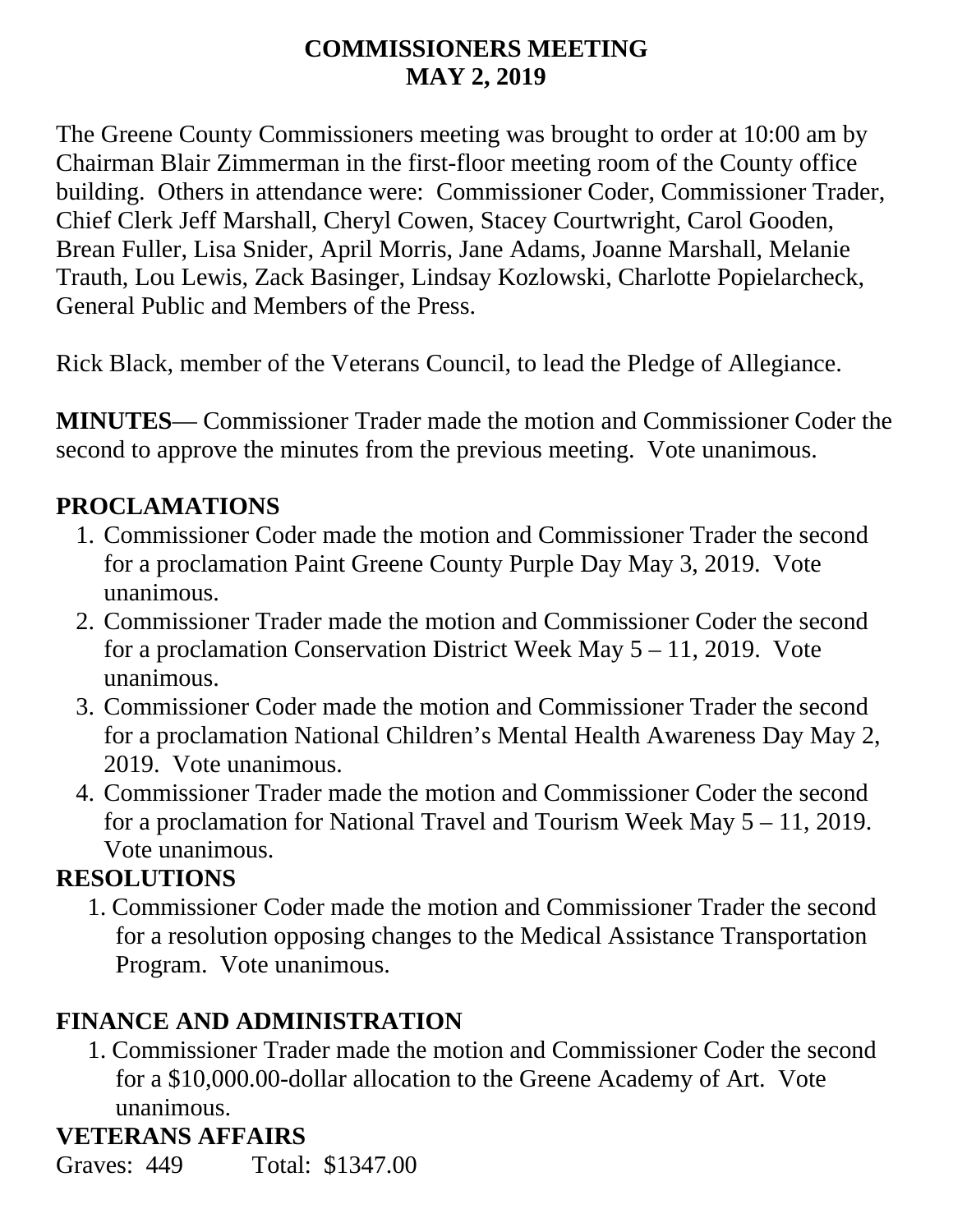- 1. Commissioner Coder made the motion and Commissioner Trader the second for an agreement for the care and maintenance of 75 graves in the Claughton Chapel Cemetery located in Whiteley Township at \$3.00 dollars per grave for a total of \$225.00 dollars. Vote unanimous.
- 2. Commissioner Coder made the motion and Commissioner Trader the second for an agreement for the care and maintenance of 32 graves in the Sugar Grove Cemetery located in Aleppo Township at \$3.00 dollars per grave for a total of \$96.00 dollars. Vote unanimous.
- 3. Commissioner Coder made the motion and Commissioner Trader the second for an agreement for the care and maintenance of 342 graves in the Laurel Point Cemetery located in Cumberland Township at \$3.00 dollars per grave for a total of \$1026.00. Vote unanimous.

# **HUMAN SERVICES**

- 1. Commissioner Trader made the motion and Commissioner Coder the second for the 03-01-19/05-31-20 contract with Connect, Inc. for Permanent Supportive Housing. Vote unanimous.
- 2. Commissioner Coder made the motion and Commissioner Trader the second for the FY2019/2020 Shared Ride Application. Vote unanimous.

# **MENTAL HEALTH AND INTELLECTUAL DISABILITIES**

1. Commissioner Trader made the motion and Commissioner Coder the second for a consultant agreement with McVay Vocational Services. Vote unanimous.

## **DRUG AND ALCOHOL**

1. Commissioner Coder made the motion and Commissioner Trader the second for the FY2018/2019 contract with ECHO Treatment Center pending Solicitor approval. Vote unanimous.

## **CHILDREN AND YOUTH SERVICES**

- 1. Commissioner Trader made the motion and Commissioner Coder the second for the FY2018/2019 contract with a Child's Place dba C.A.C. (Child Advocacy Center). Vote unanimous.
- 2. Commissioner Coder made the motion and Commissioner Trader the second for the FY2018/2019 2nd Quarter Act 148 Revision. Vote unanimous.

#### **CDBG**

1. Commissioner Trader made the motion and Commissioner Coder the second to approve the final determination for Waynesburg Borough Environmental Review Record (ERR). Vote unanimous.

## **RECREATION**

1. Commissioner Coder made the motion and Commissioner Trader the second for a contract between the County of Greene and Altered Gas Performance Events, LLC. Vote unanimous.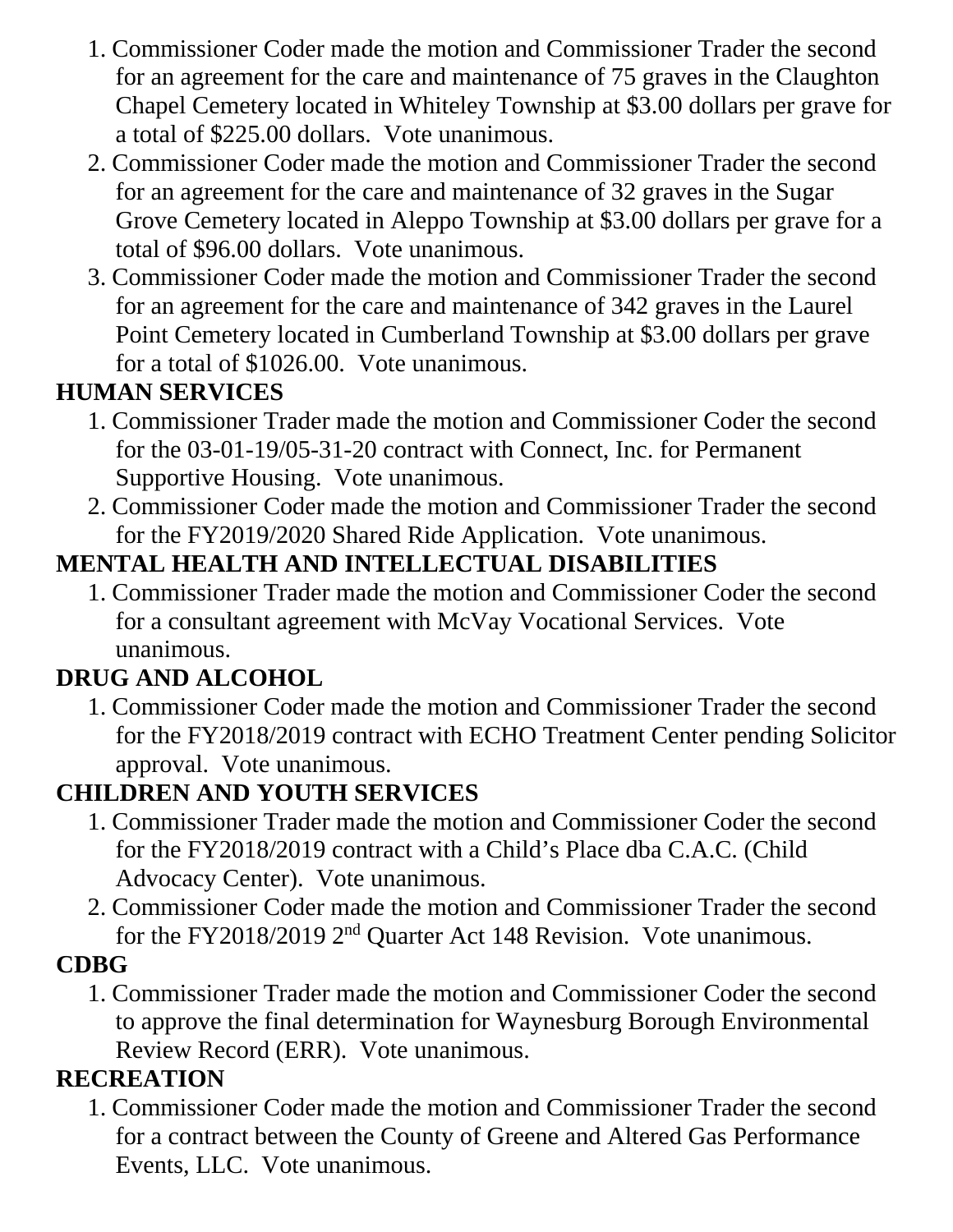#### **ANNOUNCEMENTS**

- 1. Law Day will be Friday, May 3, 2019 at 10:00 a.m. at the Greene County Courthouse Courtroom 1.
- 2. Conservation announcing the start of this year's dirt, gravel and low volume road application effective 05-01-19.
- 3. Conservation announcing, they are accepting GRACE applications from local farmers for fencing, lime, fertilizers, water developments and forestry practices applications are due by 08-31-19.
- 4. Conservation announcing, they will be awarding the winners of coloring contest, poster contest and holding the annual Envirothon on May 9, 2019 at Hunting Hills.

# **NOTICES**

- 1. Texas Eastern Transmission, LP is submitting to the Pennsylvania Department of Environmental Protection to conduct anomaly excavations and repairs along an existing natural gas pipeline under chapter 105 water obstruction and encroachment general permit coverage located in Richhill Township.
- 2. CONSOL Mining Company, LLC has submitted an application to the Pennsylvania Department of Environmental Protection for the purpose of requesting bond release on coal mining activity permit #30841601 located in Monongahela Township.
- 3. Freeport Township is applying to the Pennsylvania Department of Environmental Protection for a GP-3 bank rehabilitation, bank protection, and gravel bar removal permit along Main Street in New Freeport.
- 4. EQM Gathering OPCO, LLC Civil and Environmental Consultants, Inc. is applying to the Pennsylvania Department of Environmental Protection for chapter 105 general permits for utility line crossings (GP-5) and temporary road crossings (GP-8) for temporary impacts to wetlands, streams, and floodways associated with the construction of the NIAM-H202 permanent waterline project located in Washington Township.
- 5. EQT Production Company is applying for coverage under the erosion and sediment control general permit (ESCGP-3) for earth disturbance associated with oil and gas exploration, production, processing or treatment operations or transmission facilities from the Pennsylvania Department of Environmental Protection located in Perry Township.
- 6. Dominion Energy Transmission, Inc. is applying for an (ESCGP-3) authorization from the Greene County Conservation District and one (GP-11) registration with the Pennsylvania Department of Environmental Protection regarding the TL=342/TL-492 Blacksville Panel 8 longwall pipeline excavation project located in Freeport Township.